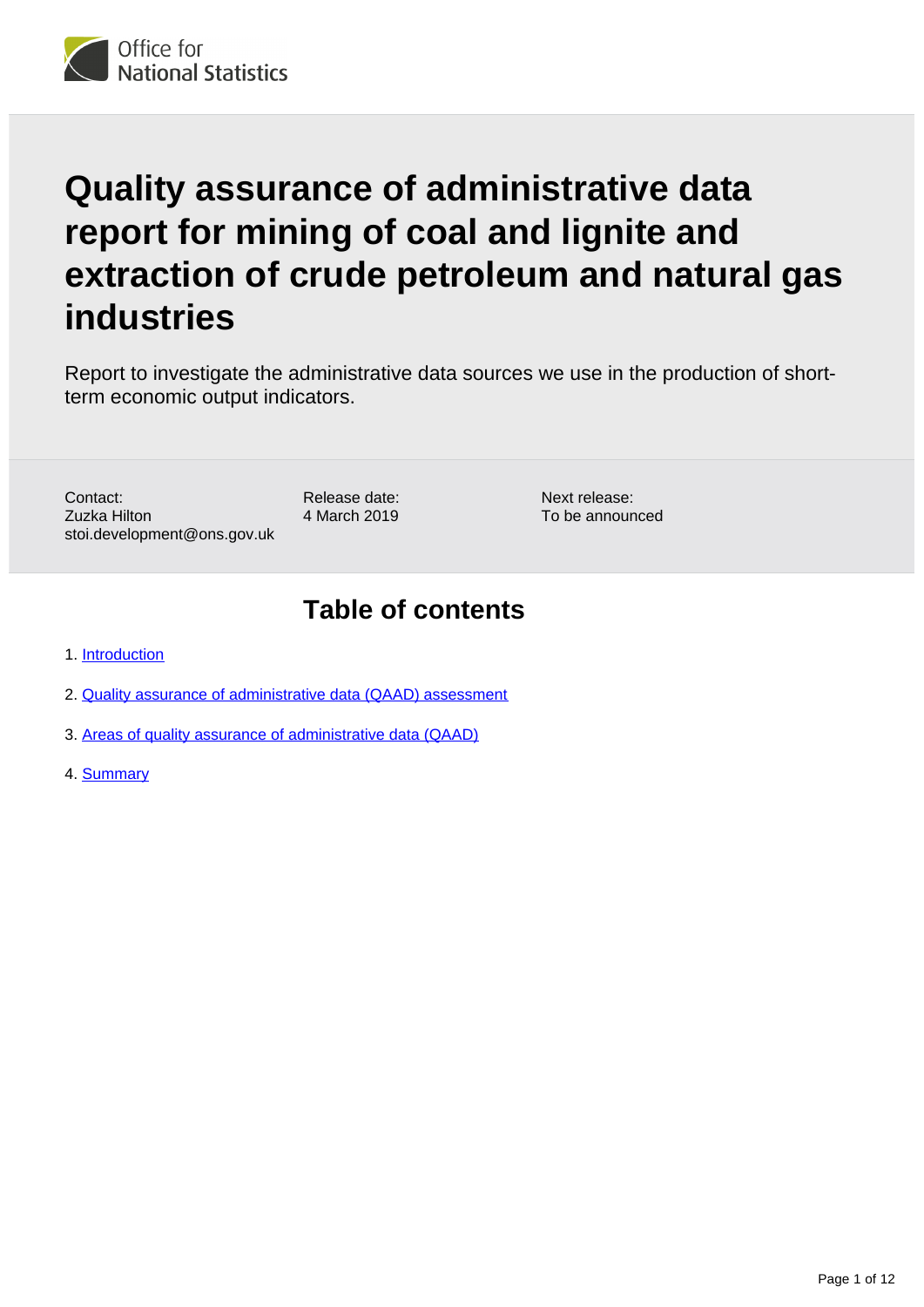## <span id="page-1-0"></span>**1 . Introduction**

## **Background**

National Accounts and Economic Statistics (NAES) group within Office for National Statistics (ONS) receives data from the department of Business, Energy and Industrial Strategy (BEIS) on the mining of coal and lignite (UK Standard Industrial Classification (SIC) 05) and extraction of crude petroleum and natural gas (SIC 06) industries. These data form one source in the calculation of short-term economic output indicators, namely gross domestic product (GDP(O)) and Index of Production (IoP) for the UK.

This report outlines the process data take from initial collection through to the output of the release. It identifies potential risks in data quality and accuracy as well as details of how those risks are mitigated.

This report forms the latest in a series of Quality Assurance of Administrative Data (QAAD) reports produced by NAES to investigate the administrative data sources we use in the production of short-term economic output indicators as set out by the [UK Statistics Authority \(UKSA\).](https://www.statisticsauthority.gov.uk/osr/monitoring/administrative-data-and-official-statistics/) As such, this report focuses only on our administrative data used for the mining of coal and lignite (SIC 05) and extraction of crude petroleum and natural gas (SIC 06) industries. This report does not aim to cover other aspects of mining and quarrying collected by nonadministrative data sources namely, mining of metal ores (SIC 07), other mining and quarrying (SIC 08) and mining support services activities (SIC 09), which are collected using the Monthly Business Survey and Work Force Jobs. Separate industries where we utilize administrative data will be considered in other QAAD reports in the series.

Further information relating to quality and methodology for the short-term economic output indicators is available:

[Gross domestic product, preliminary estimate](https://www.ons.gov.uk/economy/grossdomesticproductgdp/bulletins/grossdomesticproductpreliminaryestimate/octtodec2016)

[Index of Production QMI](https://www.ons.gov.uk/economy/economicoutputandproductivity/output/bulletins/indexofproduction/previousReleases)

[Workforce Jobs Quality and Methodology Information Report](https://www.ons.gov.uk/employmentandlabourmarket/peopleinwork/employmentandemployeetypes/qmis/workforcejobsqmi)

## **Standard Industrial Classification (SIC) Overview**

The mining of coal and lignite industry and extraction of crude petroleum and natural gas industry covers all activities under UK SIC 2007 division 05 and 06 respectively. Based on the "UK Standard Industrial Classification (2007)", both of these industries are further classified to two sub-groups:

05 Mining of coal and lignite

- 05.1 Mining of hard coal
- 05.2 Mining of lignite

06 Extraction of crude petroleum and natural gas

- 06.1 Extraction of crude petroleum
- 06.2 Extraction of natural gas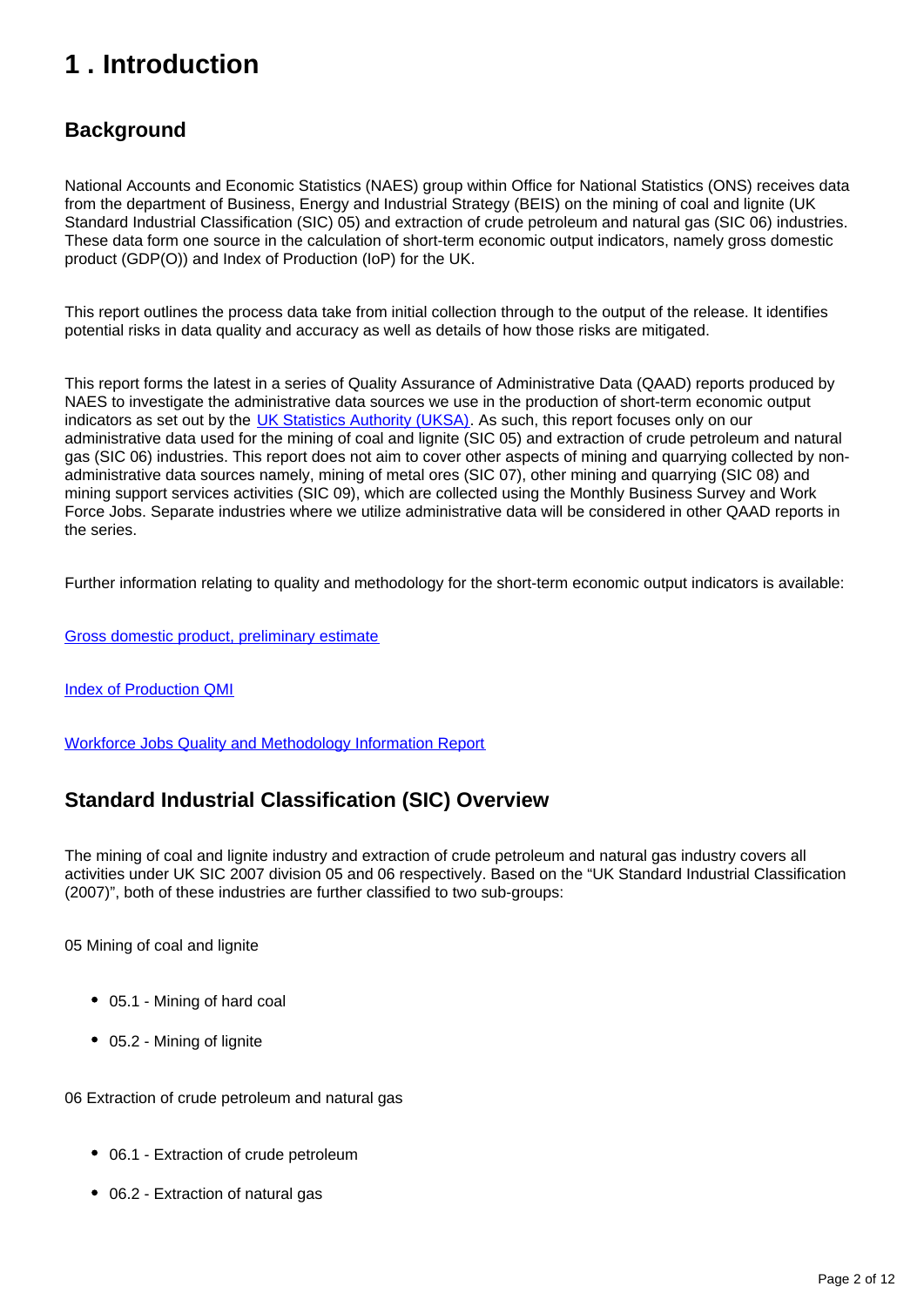According to the Inter Department Business Register (IDBR)<sup>1</sup> there were 10 enterprises classified under division SIC05, a decline from previous year when there were 15 Enterprises registered. All enterprises within division 05 were allocated to 05.1 - Mining of hard coal.

The IDBR has 125 enterprises classified under division 06. This is also a decline of 10 enterprises from the previous year. [The majority of enterprises within division 06 were allocated to 6.1 - Extraction of crude petroleum](https://www.ons.gov.uk/businessindustryandtrade/business/activitysizeandlocation/datasets/ukbusinessactivitysizeandlocation), which equates to 65 enterprises (55.5% of the total division).

#### **Notes for: Introduction**

1. The [Inter-Departmental Business Register \(IDBR\)](http://www.ons.gov.uk/ons/about-ons/products-and-services/idbr/index.html) is a comprehensive list of UK businesses that is used by government for statistical purposes. It provides the main sampling frame for business surveys carried out by both ONS and other government departments. It is also an important data source for analyses of business activity

## <span id="page-2-0"></span>**2 . Quality assurance of administrative data (QAAD) assessment**

## **UK Statistics Authority QAAD toolkit**

The assessment of our administrative data sources has been carried out in accordance with the UK Statistics [Authority Quality Assurance of Administrative Data \(QAAD\) toolkit.](https://www.statisticsauthority.gov.uk/publication/administrative-data-quality-assurance-toolkit/)

Each administrative data source investigated has been evaluated according to the toolkits risk and profile matrix (Table 1), reflecting the level of risk to data quality and the public interest profile of the statistics.

Table 1: UK Statistics Authority quality assurance of administrative data (QAAD) risk and profile matrix

| Level of<br>risk<br>оf<br>Quality<br>concerns | <b>Public interest profile</b>                                                              |                                          |                                                                       |  |  |  |  |
|-----------------------------------------------|---------------------------------------------------------------------------------------------|------------------------------------------|-----------------------------------------------------------------------|--|--|--|--|
|                                               | Lower                                                                                       | <b>Medium</b>                            | <b>Higher</b>                                                         |  |  |  |  |
| Low                                           | Statistics of lower quality<br>concern and lower public interest and medium public interest | Statistics of low quality concern        | Statistics of a low quality<br>concern and higher public<br>interest  |  |  |  |  |
|                                               | [A1]                                                                                        | [A1/A2]                                  | [A1/A2]                                                               |  |  |  |  |
| Medium                                        | Statistics of medium quality<br>concern and lower public interest concern and medium public | Statistics of medium quality<br>interest | Statistics of medium quality<br>concern and higher public<br>interest |  |  |  |  |
|                                               | [A1/A2]                                                                                     | [A2]                                     | $[A2/A3]$                                                             |  |  |  |  |
| High                                          | Statistics of higher quality<br>concern and lower public interest concern and medium public | Statistics of higher quality<br>interest | Statistics of higher quality<br>concern and higher public<br>interest |  |  |  |  |
|                                               | [A1/A2/A3]                                                                                  | [A3]                                     | [A3]                                                                  |  |  |  |  |
|                                               | Source: Office for National Statistics                                                      |                                          |                                                                       |  |  |  |  |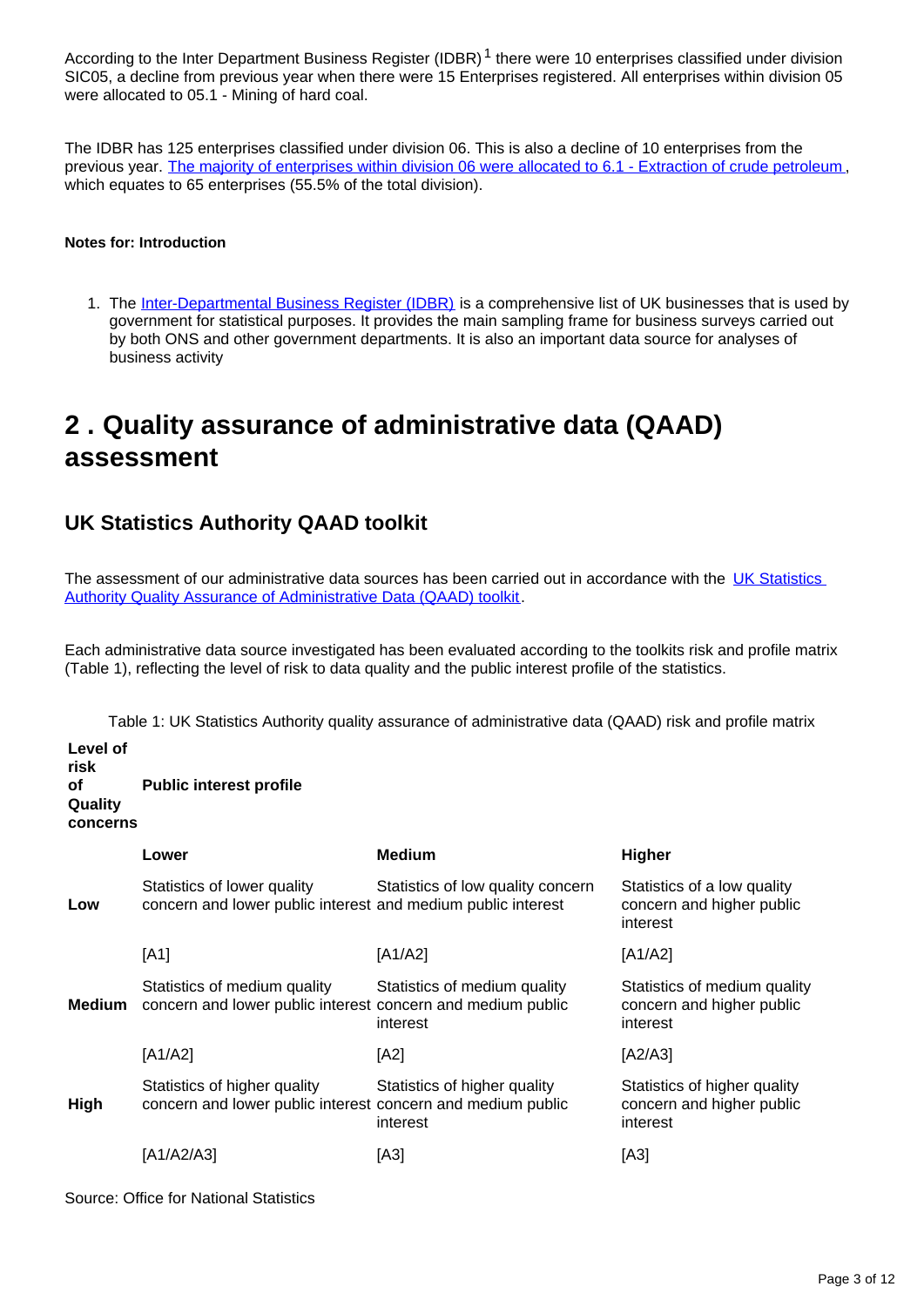The toolkit outlines four specific areas for assurance and the rest of this report will focus on these areas in turn. These are:

- operational context and administrative data collection
- communication with data supply partners
- quality assurance principles, standards and checks applied by data suppliers
- producer's quality assurance investigations and documentation

In the assurance of our data source we have chosen to give a separate risk and profile matrix score (Table 1) for each of the four areas of assurance. This will allow us to focus our investigatory efforts on areas of particular risk or interest to our users (Table 2).

### **Assessment and justification against the QAAD risk and profile matrix**

Table 2: QAAD risk and profile matrix assessment of administrative data used to measure activities of unit and investment trusts

|                                                                          | <b>Low Medium High</b> |      |  |
|--------------------------------------------------------------------------|------------------------|------|--|
|                                                                          | [A1] [A2]              | [A3] |  |
| Operational context and administrative data collection                   | [A2]                   |      |  |
| Communication with data supply partners                                  | [A2]                   |      |  |
| Quality assurance principles, standards and checks by data supplier [A1] |                        |      |  |
| Producers quality assurance investigations and documentation             | [A1]                   |      |  |

Source: Office for National Statistics

The risk of quality concern and public interest profile have both been set as "Medium" due to the contribution that mining of coal and extraction of petroleum (UK Standard Industrial Classification (SIC) 05) and extraction of crude petroleum and natural gas industries (SIC 06) feed into Index of Production (less than 0.01% for SIC 05 and 0.07% for SIC 06) and gross domestic product (0.9% for both SICs.

Volatility of data within the extraction of crude petroleum and natural gas industry has increased public interest. As such, a score of A2 (enhanced assurance) is deemed appropriate for these data sources.

All scoring was carried out by National Accounts and Economic Statistics (NAES) based on the level of risk of the data and interest of our users. Results for each area of assurance are shown in Table 2. If you feel that this report does not adequately provide this level of assurance or you have any other feedback, please contact stoi. development@ons.gov.uk with your concerns.

## <span id="page-3-0"></span>**3 . Areas of quality assurance of administrative data (QAAD)**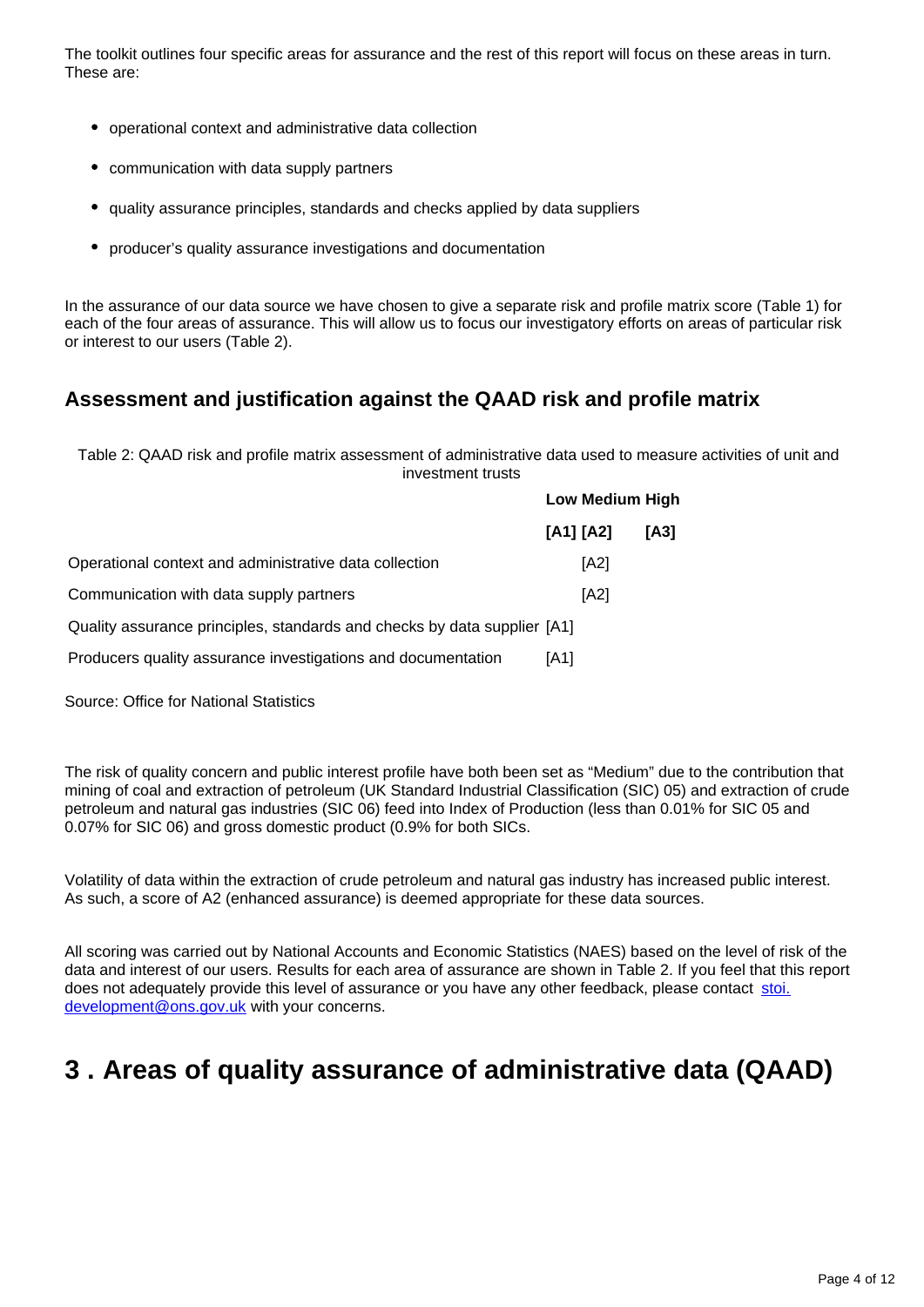## **Operational context and administrative data collection (QAAD matrix score: A2)**

This relates to the need for statistical producers to gain an understanding of the environment and processes in which the administrative data are being complied and the factors that might increase the risks to the quality of the administrative data.

National Accounts and Economic Statistics (NAES) use data delivered by the Department for Business, Energy [and Industrial Strategy](https://www.gov.uk/government/organisations/department-for-business-energy-and-industrial-strategy) (BEIS) for the mining and quarrying industries. This ministerial department brings together responsibilities for business, industrial strategy, science, innovation, energy, and climate change and are supported in this by [46 agencies and public bodies.](https://www.gov.uk/government/organisations) There are two main bodies responsible for operation and regulation in the production of statistics that are used for the mining and quarrying industries.

The Coal Authority (CA) is an executive non-departmental public body sponsored by BEIS. It owns, on behalf of the country, the majority of the coal in Britain. The Coal Authority are responsible for licensing coal mining in Britain, along with managing safety issues and dealing with water pollution caused by mining.

The Oil and Gas Authority (OGA) is an executive agency, created in 2015, whose role is to regulate, influence and promote the UK oil and gas industry to aid economic recovery for this sector. In October 2016 the OGA was incorporated as a government company with the Secretary of State for Business, Energy and Industrial Strategy the sole shareholder.

## **Mining of coal and lignite (SIC 05)**

Monthly UK production statistics are produced solely from data obtained from the Coal Authority (CA). All coal producers with a licence have a legal obligation to declare their production to the CA, as stated in the surface [mining lease document \(PDF, 450KB\).](https://www.gov.uk/government/uploads/system/uploads/attachment_data/file/361702/Surface_mining_lease_-_model_document.pdf) Coal producers cannot legally mine coal without a licence so must be registered with the CA; as such these data collected by CA are a census of coal production.

Coal Authority maintains a good working relationship with all suppliers. Reminder emails are sent to suppliers to make sure that data is ready to be despatched before deadlines. Data can be submitted electronically via email or manually when information is given over the phone. Data submitted undergoes various checks (for outliers, continuity and coherence) and can be queried at any point. Quality assurance checks by data supplies are described further in Section 3.

Coal Authority maintains a close connection with their suppliers. There is a helpline number that suppliers can call and an email address with staff trained to answer most queries. There is guidance within the lease document on what information is necessary, and there are also other documents available with further help and guidance. This industry is now reduced to a small number of suppliers and therefore a personal connection is easy to maintain.

Information collected by CA is automatically uploaded to a secured system. This system is shared between the CA and Department for Business Energy and Industrial Strategy (BEIS), and daily updates are sent automatically to the analysts in BEIS. There are several automatic validation checks that the coal data go through before they are used, which will be discussed in further detail in Section 3.

For each site, CA collect data on manpower (employees and contractors), production of coal, fireclay and other minerals (in tonnes), which is further split to "produced", "disposals", "to stock", "ex stock" and "stock at month end". They also collect information on transfers: "imported to site from" and "exported from the site to".

Data collected by Coal Authority is used in several publications produced by BEIS including:

[Coal statistics](https://www.gov.uk/government/collections/coal-statistics)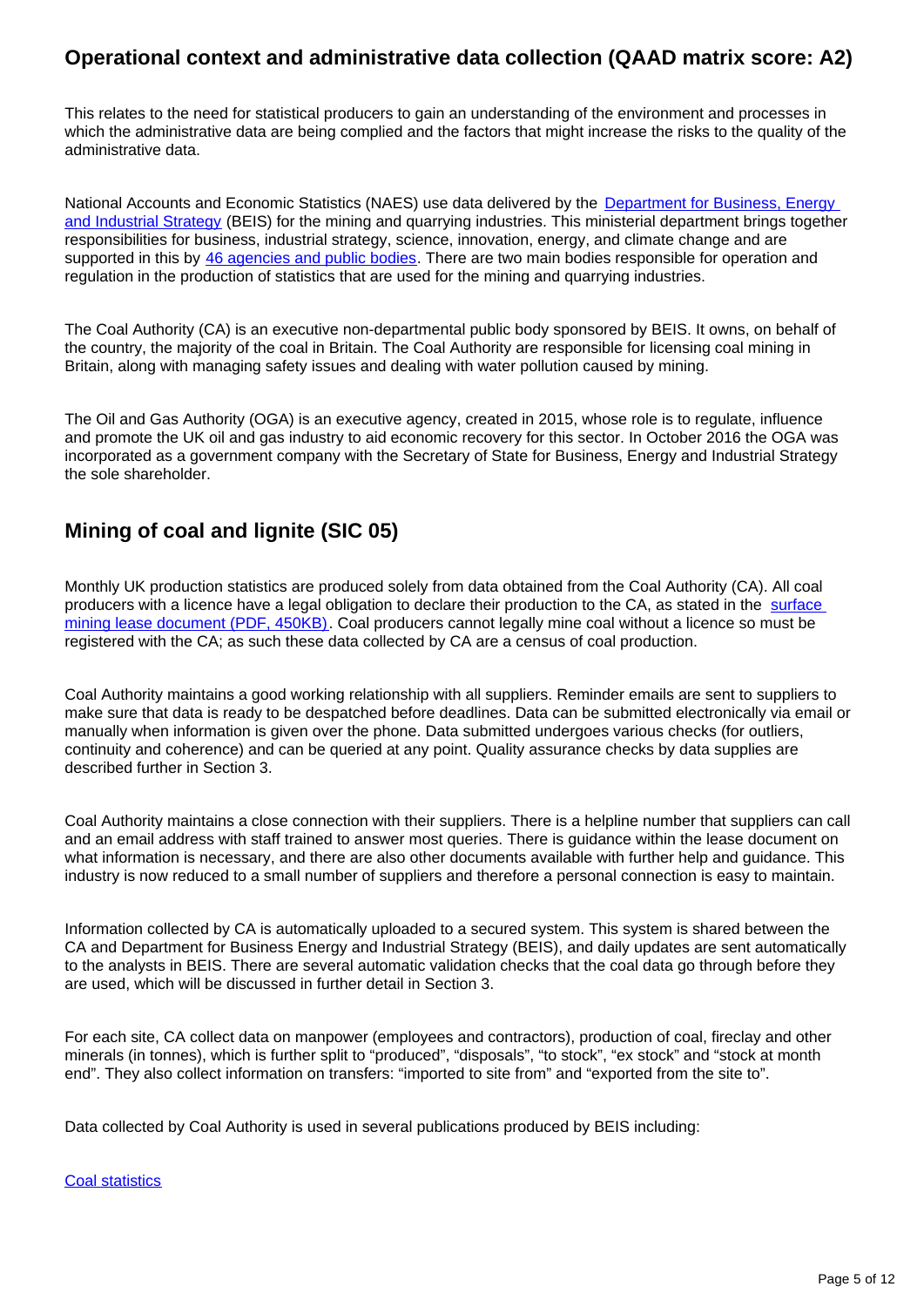They adhere to principals which underpin the [Code of Practice for National Statistics](https://www.statisticsauthority.gov.uk/osr/code-of-practice/).

Data are delivered to NAES monthly via email and consists of raw data and an analysis of the industry with a commentary of important trends and findings. Updates for any data that have been previously forecasted are also included.

#### **Strengths of Coal Authority (CA) data:**

- legal obligation for suppliers to declare their production to the CA
- it is a census of all licence mines; it provides the full and comprehensive cover of the industry
- submitted data automatically uploaded to a secured system and daily updates are sent automatically to the analysts in BEIS
- follows [Code of Practice for National Statistics](https://www.statisticsauthority.gov.uk/osr/code-of-practice/)

#### **Limitation of CA data:**

they are manually checked and therefore open to the human error

### **Extraction of crude petroleum and natural gas (SIC 06)**

Monthly UK production statistics are produced solely from data obtained from the Oil and Gas Authority (OGA). Monthly data for oil and gas production are collected through the automated Petroleum Production Reporting System (PPRS). PPRS is an administrative data collection system shared by OGA and BEIS that collects details of hydrocarbon (both oil and gas) production and is used to report flows and stocks of crude oils and natural gas liquids from field level through to final disposal.

It is a legal condition of operating on the UK Continental Shelf (UKCS) that companies must submit monthly returns to the OGA and as such these data collected by OGA are a census of oil and gas production. More [information about licensing](https://www.ogauthority.co.uk/licensing-consents/overview/) is available.

To encourage a high response rate within deadline for delivery to NAES there are automatic submission reminders within the PPRS; they are sent via email to the operator on the first day of the new submission month, then five days before the deadline and then every two days after the deadline if the return has not been submitted.

Information from the suppliers is sent via email (xml) and is then uploaded to the PPRS database by OGA specialists.

At the point of delivery to NAES (due to the required timeliness of the Index of Production (IoP) output) the coverage for this industry is around 80 per cent of the data, with strong forecasting mechanisms in place using other available sources. For gas production, BEIS use National Grid entry point data that is collected daily and illustrates how much gas is sent to the National Transmission System, except for a couple of terminals which are not connected via National Grid. This gives an accurate estimate, however, some estimation is needed if a terminal has UK and non-UK gas flowing through it, and consequently BEIS usually take a three-month average of the UK and non-UK ratio to calculate gas production via the terminal.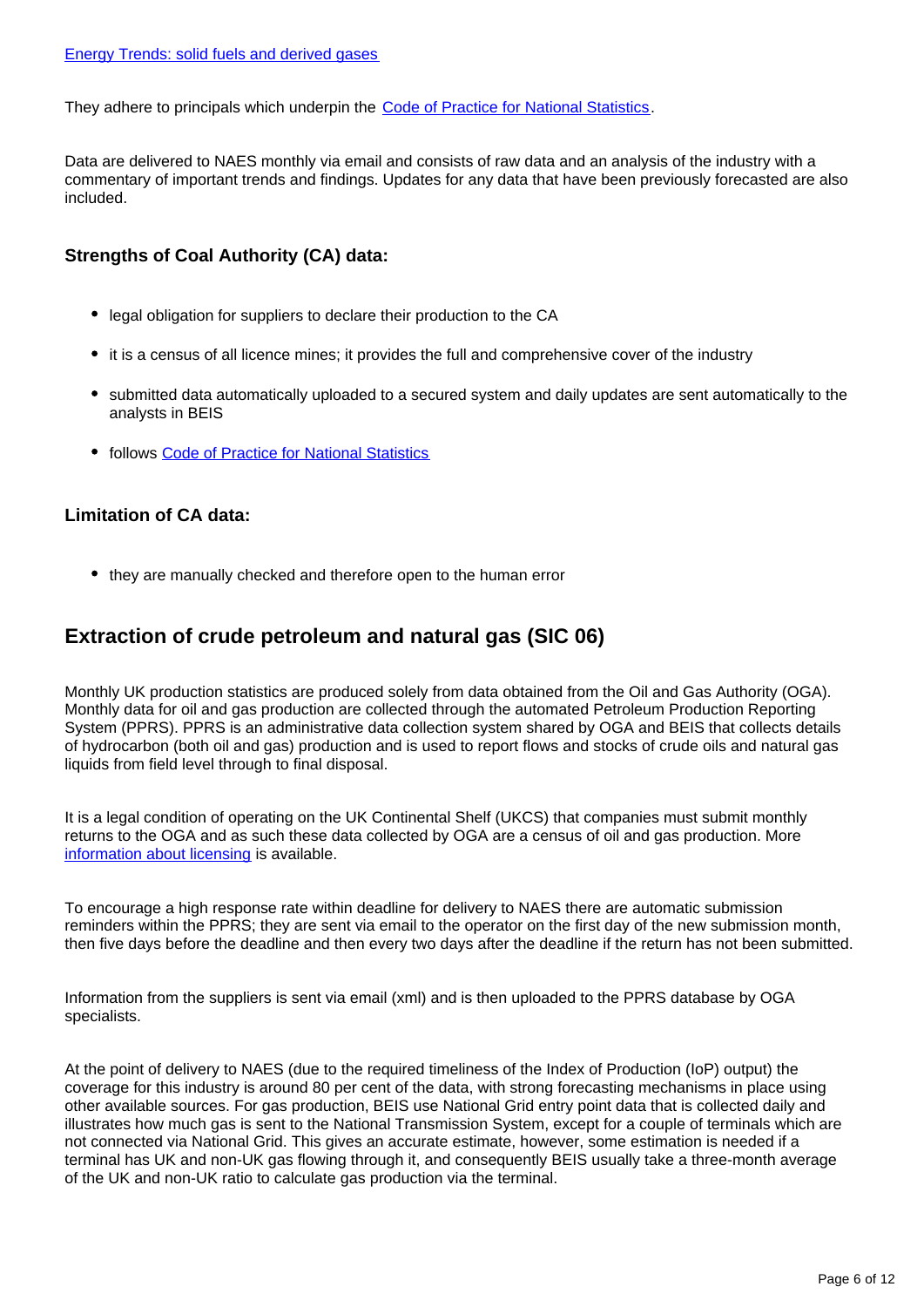For oil production BEIS use a combination of the previous year's data, previous three-month average, the Treasury Economic Forecast, which includes field level production forecasts (only for oil production) and an element of judgement (for example, any industry intelligence such as a large field shutdown).

As soon as data is available, the forecast is replaced by real data.

Data that are being used in IoP are also published in several other BEIS outputs. These adhere to the Code of Practice for Statistics and are badged as National Statistics. These include:

[DUKES \(annual data\)](https://www.gov.uk/government/statistics/natural-gas-chapter-4-digest-of-united-kingdom-energy-statistics-dukes) – Digest of UK Energy statistics. Provide a comprehensive picture of energy production and use over the last five years, with important series taken back to 1970.

[Energy Trends: gas](https://www.gov.uk/government/statistics/gas-section-4-energy-trends). Energy trends is a quarterly bulletin containing statistics on all major aspects of energy in the UK.

#### **Strengths of data:**

- legal condition of operating on the UKCS that companies submit monthly returns to the Oil and Gas Authority
- data collected by OGA are a census of oil and gas production
- at the point of delivery there is at least 80% data available
- well established ways of estimating the missing data using other available sources

#### **Limitations of data:**

data are currently manually uploaded to the BEIS Database and therefore open to human error

## **Communication with data supply partners (Risk QAAD matrix score A1)**

This relates to the need to maintain effective relationships with suppliers (through written agreements such as service level agreements), which includes change management processes and the consideration of statistical needs when changes are being made to relevant administrative systems.

Both Coal Authority (CA) and Oli and Gas Authority (OGA) have a good working relationship with data suppliers. They maintain regular contact and a high degree of engagement in different ways including:

- up-to-date contact information including a frequently asked questions page
- a published set of detailed user guides and guidance notes helping suppliers to understand and access their systems
- additional help and guidance in place and available on the website
- monthly contact through email and telephone to query data submission and data changes
- pre-booked face-to-face meetings to overcome barriers such as suppliers experiencing major difficulties providing data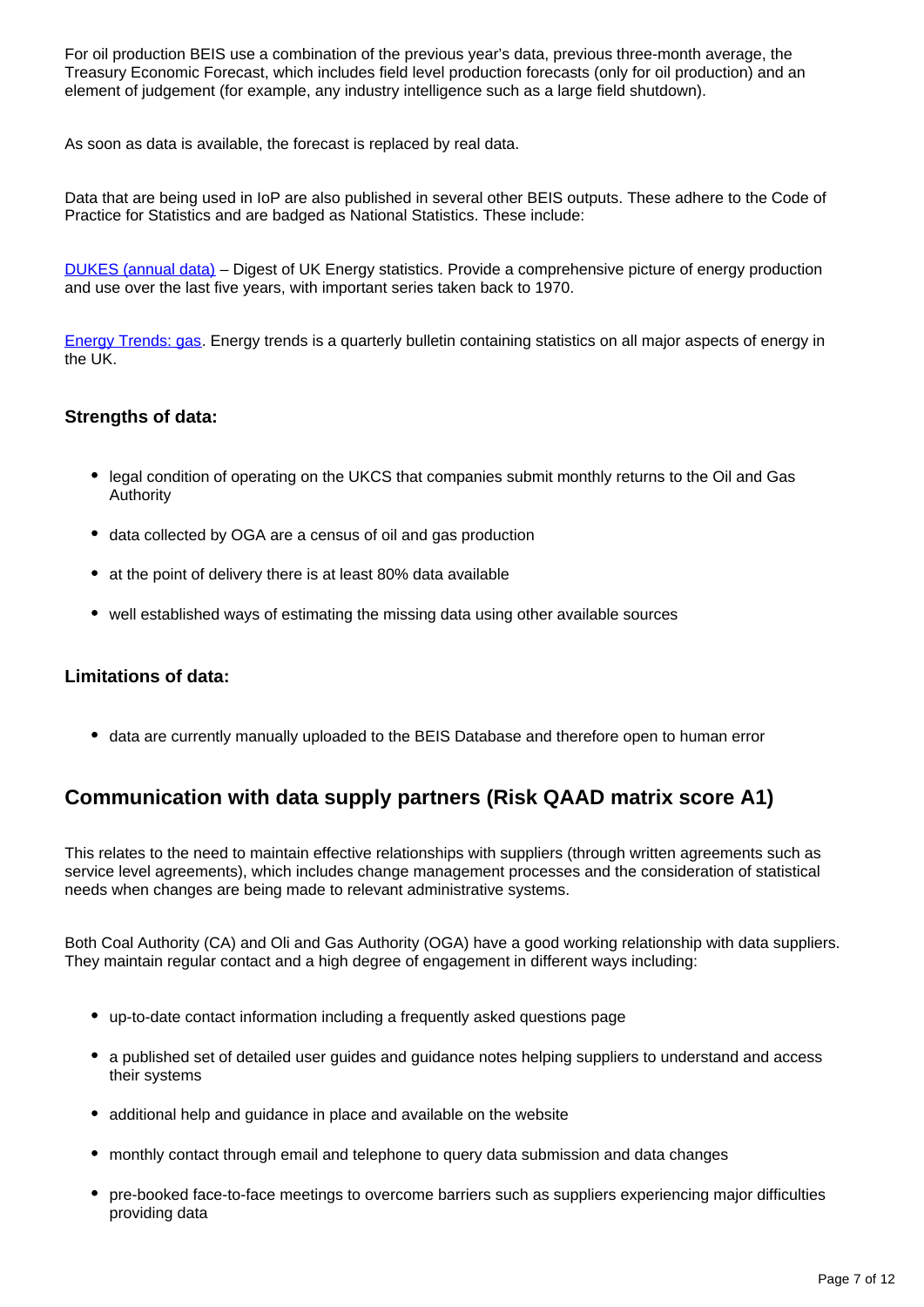The department for Business, Energy and Industrial Strategy (BEIS) have expressed they have a good working relationship with both the CA and OGA. They have established communication channels with face to face meetings, email communication and regular phone conversations. They also keep up to date records on specialists and important contacts in the respective Authorities. BEIS and OGA further collaborate as the system for data collection (the Petroleum Production Reporting System) is shared between the organisations.

There are also confirmed good two-way communications at each stage between Authorities and the suppliers, strengthened by the obligation of producers to deliver the production data in order for their operational licence to be valid. There is normally no need for BEIS to contact producer directly as the submission system allows for comments to be entered if data varies from previous returns.

NAES receives regular monthly updates with commentary and revisions from experts in BEIS detailing important trends and changes. Recent communication with the BEIS also resulted in them moving their deadlines for delivery of data to accommodate NAES's requirements for publishing of IoP.

#### **Strengths of communication:**

- two-way communication at each level
- operators have an obligation to deliver data for their licence to be valid
- submission system allows for comments to be entered
- there is a procedure in place to reduce respondent burden

#### **Limitations of communication:**

• NAES and BEIS are not in direct contact with suppliers, there are instances when BEIS can contact suppliers directly but the procedure has not been necessary due to the relationship OGA and CA have developed

## **Quality assurance principles, standards and checks by data supplier (Risk QAAD matrix score A1)**

This relates to the validation checks and procedures undertaken by the data supplier, any process of audit of the operational system and any steps taken to determine the accuracy of the administrative data.

## **Mining of coal and lignite (SIC 05)**

Data submitted to the Coal Authority (CA) are manually entered to the database where they are checked by a specialist. They go through standard validation checks including but not restricted to: coherence, consistency, comparability, range checks and duplication. Data are then sent to the department for Business, Energy and Industrial Strategy (BEIS) where they are stored securely on the BEIS records management system. BEIS then conduct further validation checks on monthly and quarterly data before they are used to produce coal statistics, each return is checked both manually and automatically: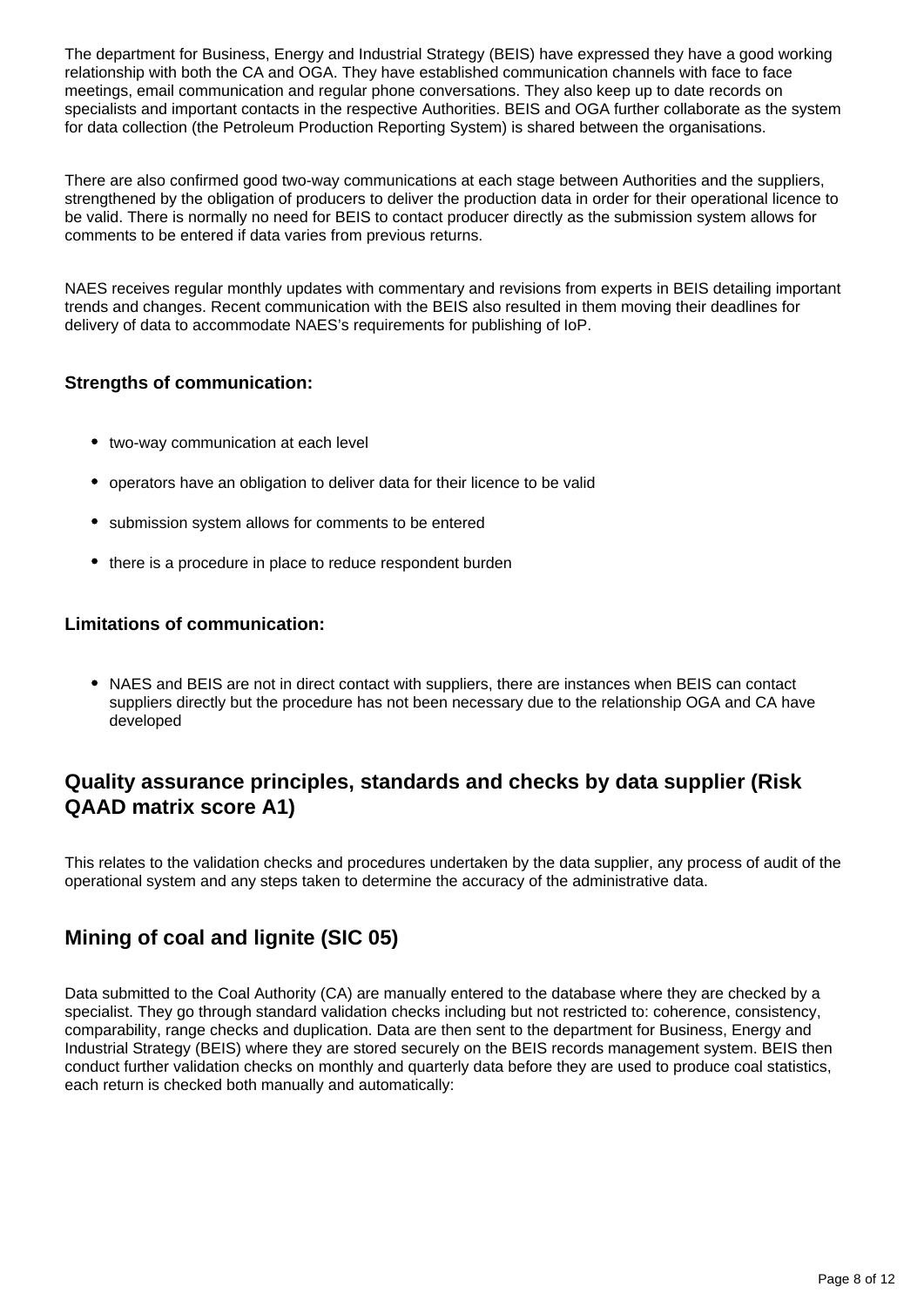- to ensure the data balances out correctly, that is, supply equals demand
- for data anomalies, for example, there should be no negative figures, except for stock adjustments and opening stocks in a return are checked against closing stocks from the previous return
- against historical returns

Where there are discrepancies in the data these are investigated with the individual data suppliers. In circumstances where data providers are not able to provide an immediate answer, BEIS work with the data suppliers to provide the most accurate estimate until data issues are resolved. In addition to this, manual and automatic checks are carried out to also ensure all spreadsheets used in the production of coal statistic are linked correctly.

The Coal Authority dataset is relatively small and it is rigorously checked. Due to its current small size, procedures are relatively easy and quick.

## **Extraction of crude petroleum and natural gas (SIC06)**

UK Continental Shelf (UKCS) operators submit their data electronically through the Petroleum Production Reporting System (PPRS), which has automated validation rules. If these are broken the system has two potential flags for the data, red and orange:

- if red then the system will not allow the return to be submitted until the data has been corrected
- If orange then the operator must provide comments to explain the reasons why the validation rule has failed

More often than not there will be no direct communication with the operator unless a discrepancy is discovered or a flag is triggered.

Once data are submitted to the PPRS system, the Oil and Gas Authority (OGA) perform sense checks on the data. These include checking if the density of oil is within expected parameters and comparing data with the previous month (if there has been a large change they will go back to the operator, however, the nature of production on the UKCS is extremely volatile so they take this into account.)

The department for Business, Energy and Industrial Strategy (BEIS) then take control of the rest of the quality assurance process and perform the following checks:

#### **Check balance of input sheets for any given unit**

Input sheets resemble the PPRS returns and returns should be a simple balanced breakdown for each associated gas terminal:

| Associated | ۰. | Gas    | $\sim$ | Gas    | $\blacksquare$ | Gas    | $\blacksquare$ | Gas      | $\blacksquare$ | <b>Sales</b> | ۰. | Natural            | Sales      |
|------------|----|--------|--------|--------|----------------|--------|----------------|----------|----------------|--------------|----|--------------------|------------|
| Gas        |    | Losses |        | Flared |                | Vented |                | Utilised |                | Gas to       |    | <b>Gas Liquids</b> | Gas        |
| Entering   |    |        |        |        |                |        |                |          |                | National     |    | (NGL)              | Non        |
| Terminal   |    |        |        |        |                |        |                |          |                | Transmission |    | Production         | <b>NTS</b> |
|            |    |        |        |        |                |        |                |          |                | System       |    |                    |            |
|            |    |        |        |        |                |        |                |          |                | (NTS)        |    |                    |            |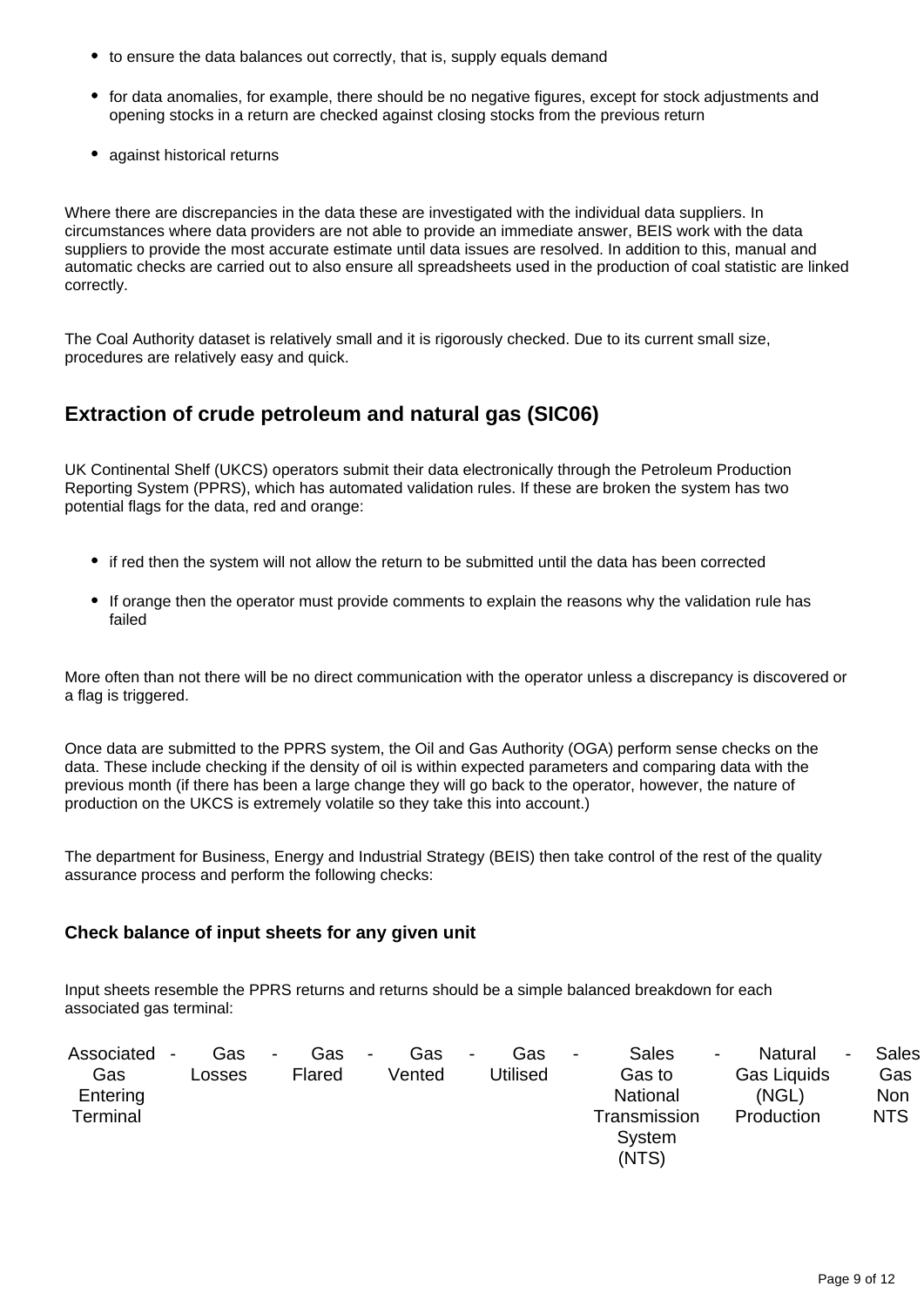The same applies for dry gas terminals, oil terminals and offshore loaders and so on. If this is not satisfied and the difference is relatively large, BEIS query the return directly with the reporting unit and ask for justification or corrected figures.

#### **Comparison of data with "equivalent" external sources**

For gas data within the PPRS return each month, reporting gas terminals will outline the amount of gas put into the National Transmission System; National Grid also independently collect and publish this information. In any given month, BEIS will compare the PPRS data with the "equivalent" National Grid data and compare any differences.

#### **Gas balance**

Each month BEIS create a gas balance where, in theory, calculated gas available should be equal to the amount of gas the pipeline operator's record as being entered into the transmission system.

They calculate gas available from a combination of PPRS data and National Grid data (mostly PPRS) as gross gas production minus producer's own use plus net imports. This should be approximately equal to the amount of gas input into the transmission system as independently provided to BEIS by the pipeline operators. Over the course of one year a difference of greater than plus or minus 0.5% is queried and they investigate "offending" months accordingly.

#### **Oil balance and Natural Gas Liquids balance (NGL)**

Similarly to the gas balance above, BEIS produce a monthly oil balance and natural gas liquids (NGL) balance, where they compare the supply according to PPRS data with the recorded demand as calculated from the independent Downstream Reporting System (DORS). For example, for crude oil, supply is equal to production plus imports minus exports plus stock change. This should be approximately equal to recorded demand provided by the refineries through DORS. Again, the tolerance for this across the year is plus or minus 0.5% and discrepancies greater than this are queried directly with the oil refiners and PPRS data providers.

#### **Quality assurance from a technical user community and colleagues**

The PPRS system is used to monitor field production by BEIS engineers and policy makers, and data from the system forms the backdrop to discussions on field by field production. Any anomalies will be spotted and commented on immediately as it is constantly monitored by BEIS and the technical user community.

## **Volatility of extraction of crude petroleum and natural gas data**

Volatility is a particular concern in this industry and why a score of A2 has been given to this section of Index of Production (IoP). This is due to the potential for extreme volatility due to period on period changes of singular units that significantly influence the whole industry output and may impact the quality of the data.

For example, in December 2017, a closure of a major North Sea pipeline due to a hairline crack caused issues for over 80 platforms, resulting in production dropping by around 40% for the time when the pipeline was shut.

It is rare that one unit can make such a difference for the whole industry, however due to its nature and keen public interest, it is important to note this uncertainty in the data.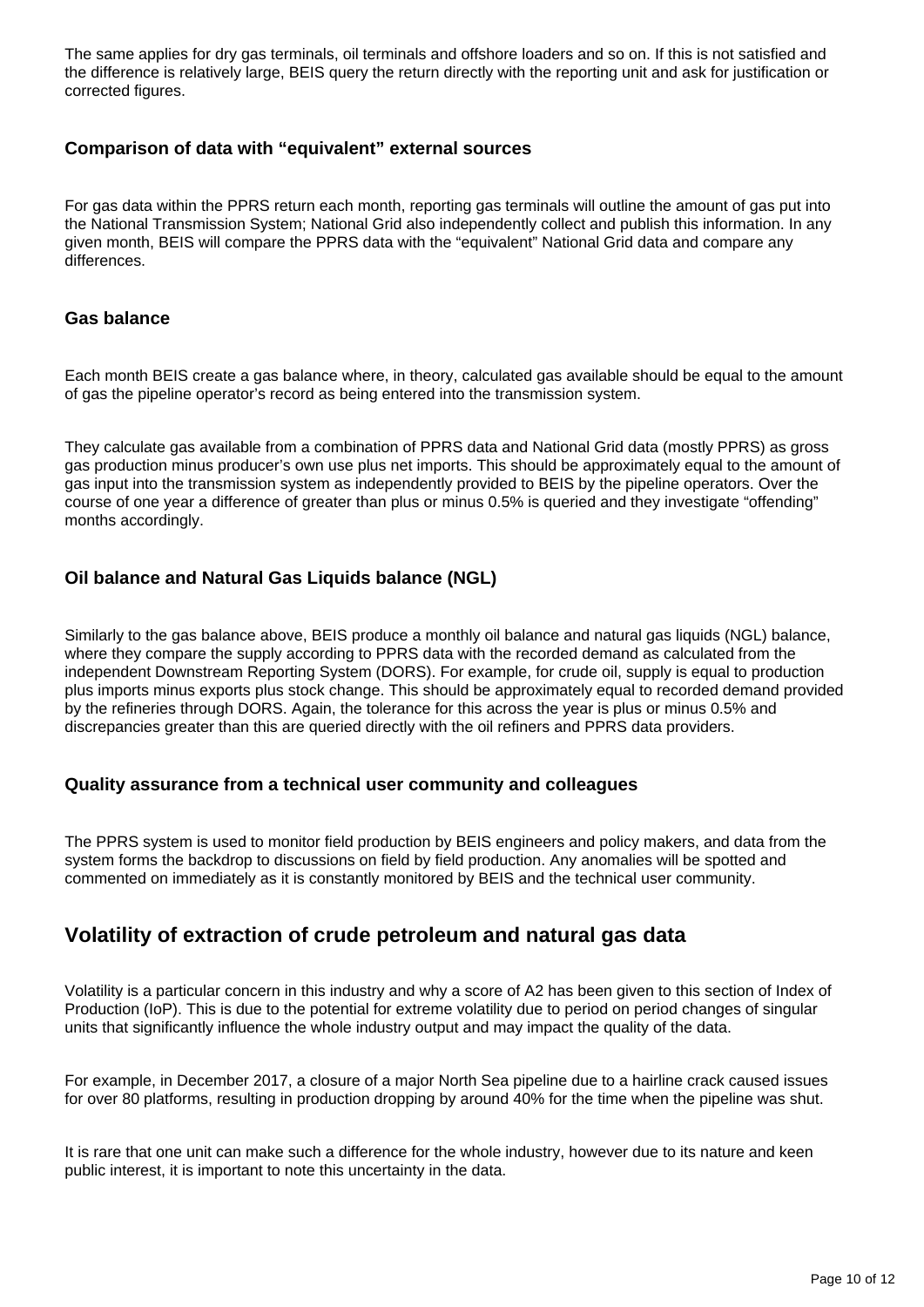As this is a phenomenon of the industry profile and not the associated data sources, NAES analysts alongside BEIS and OGA specialists are always aware and informed about planned maintenance and can explain the drop in production.

Information about planned shutdowns and other known factors contributing to abnormal movement in data are included in a briefing that is send to NAES with the figures.

#### **Strengths of data:**

- legal condition both for mining licence and operations on the UK Continental Shelf (UKCS) that companies submit monthly returns to the Authorities; therefore, it's a census
- automated checks on each stage
- regular audits by statistical teams
- previous years and rolling monthly period checks
- at the point of delivery there is at least 80% data available
- well established ways of estimating the missing data using other available sources

#### **Limitations of data:**

• in all stages data is currently manually uploaded to the BEIS Database, therefore open to human error

### **Producers quality assurance investigations and documentation (Risk QAAD matrix score A1)**

This relates to the quality assurance conducted by the statistical producer, including corroboration against other data sources.

Data for mining of coal and lignite industry (SIC05) and extraction of crude petroleum and natural gas (SIC06) is delivered to NAES within separate emails containing a CSV attachment by the assigned specialist for that industry from BEIS. Emails include data and commentary on any changes in the data from previous months, as well as any other important information, such as an explanation of zero figures if a plant is closed for maintenance.

Once the data is downloaded to Excel, NAES analysts carry out further sense checks to those previously conducted by Coal Authority, Oil and Gas Authority and the department for Business Energy and Industrial Strategy (BEIS) to make sure the data looks reasonable and in line with previous returns.

Once all checks are completed, data is uploaded into an internal Office for National Statistics (ONS) system as a CSV file, where seasonal adjustment is applied. There is no imputation to perform for this industry as BEIS provide us with their best estimates if data is missing. As a safeguard there is also an internal procedure of the final sign off before publication with the branch head. Data are then published within a mining and quarrying section in IoP. NAES keeps a full audit trail of any previous versions of the data and all previous CSV files are stored on an internal drive. Therefore, if there are any revisions, NAES are able to identify where and to what extent a change has taken place.

#### **Strengths of data:**